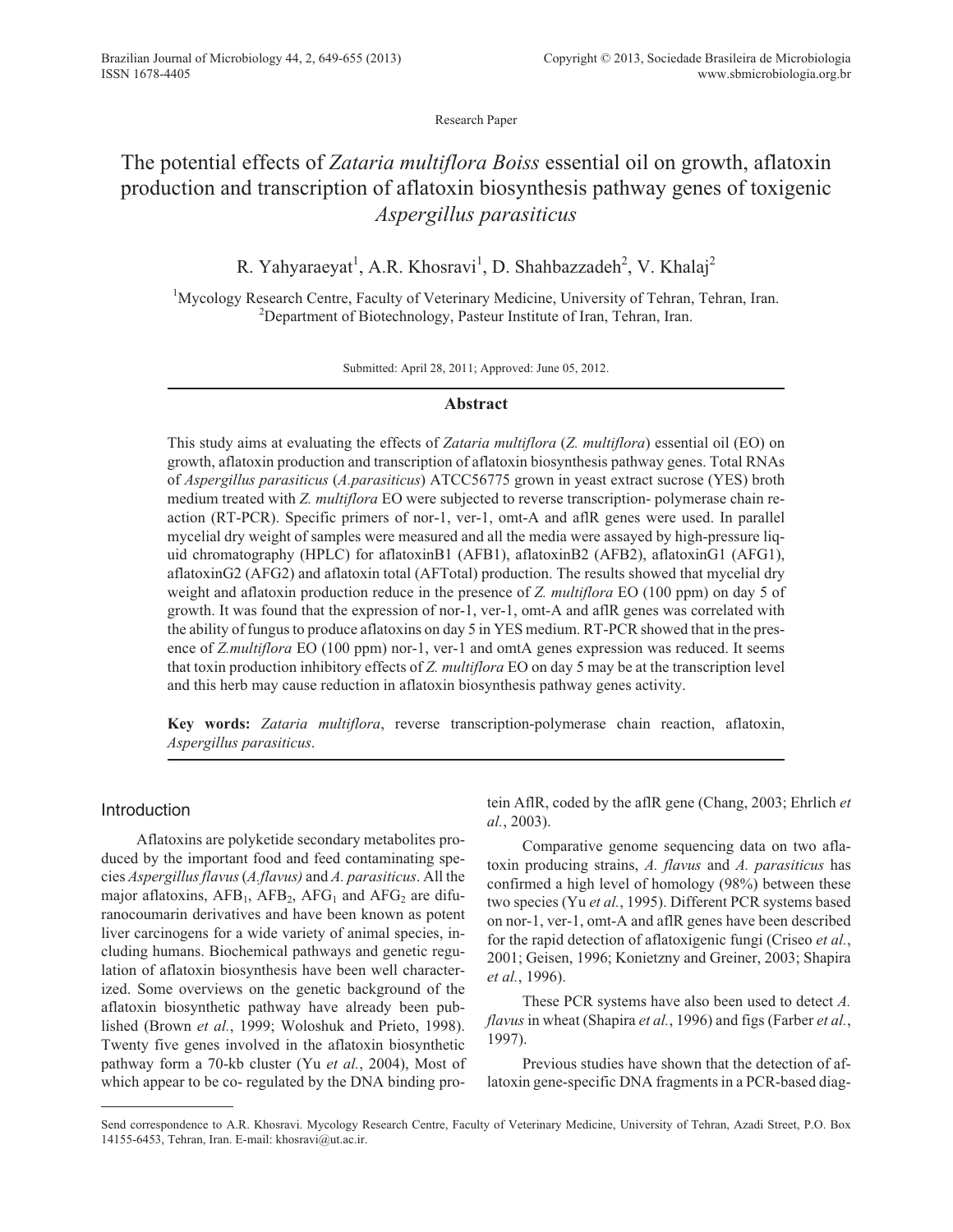nostic assay for aflatoxigenic aspergilla is only indicating the presence of genes and does not necessarily point to the mycotoxicological safety of the product (Criseo *et al.*, 2001).

Mycotoxin biosynthetic genes may be active or inactive, depending on the environmental conditions. A more reliable approach is to detect a specific aflatoxin-related mRNA. If this mRNA is detected, it is ensured that the aflatoxin biosynthetic gene is actively transcribed and it can be assumed that aflatoxin will be produced under the conditions analyzed, Then a reliable rapid test like RT-PCR is necessary to monitor the activity of the genes. There is clear evidence that fungal development and aflatoxin biosynthesis are linked and may share regulatory elements. Variants of *A. flavus* and *A. parasiticus* with altered morphology and reduced sporulation did not produce detectable levels of aflatoxin intermediates and lacked *aflR*, *nor1* and *omtA* transcripts (Payne and Brown, 1998).

Natural compounds from plants have been used traditionally to preserve foods and feeds in some countries .The extracts and powders of some local plants have the ability of reducing the growth and toxin production of toxigenic fungi in synthetic media (Thanaboripat *et al.*, 1989, 2000). Many EOs have been reported as effective inhibitors of fungal growth and aflatoxin production. Hence, a considerable interest has been developed during recent years on the preservation of grains by the use of EOs as safer and more effective substitutes than synthetic antimicrobial agents and fungicides. These products effectively retard or inhibit fungal growth and mycotoxin production (Bullerman *et al.*, 1977; Mahmoud, 1994).

*Zataria multiflora* is a spice and medicinal plant belonging to the Laminaceae family that geographically grows only in Iran, Pakistan, and Afghanistan (Ali *et al.*, 2000).This plant known as Avishan-e-Shirazi (in Iran) is used as a flavour agent in a variety of foodstuffs in Iran and traditionally has different effects such as antiseptic, anaesthetic, antispasmodic, antioxidant, antibacterial and immunomodulation (Fazeli *et al.*, 2007; Hitokoto *et al.*, 2000; Khosravi *et al.*, 2007; Misaghi and AkhondzadehBasti, 2007; Sharififar *et al.*, 2007).

The main constituents of the EO of this plant are phenolic compounds such as carvacrol, thymol and eugenol (Basti *et al.*, 2007; Ebrahimzadeh *et al.*, 2003; Shaffiee and Javadnia, 1997). Previous studies have shown that this herb has inhibitory effects on fungal growth and toxin production of some fungi but there is no any study regarding the effects of *Z. multiflora* on aflatoxin biosynthesis pathway genes activity (Gandomi *et al.*, 2009).

This study aims at evaluating the inhibitory effects of *Z. multiflora* EO on growth, aflatoxin production and transcription of aflatoxin pathway structural and regulatory genes o f toxigenic *A.parasiticus*.

# Materials and Methods

## Fungal strains

Wild-type aflatoxigenic isolate of *A.parasiticus* ATCC56775 was obtained from the collection of Mycology Research Center, Faculty of Veterinary Medicine, University of Tehran, Tehran, Iran.

# Essential oil

Purified *Z. multiflora* EO was obtained from Baridge Essence Company (Kashan, Iran).

#### Extraction and determination of EO composition

Essential oil composition of *Z. multiflora* was identified by gas chromatography (GC) and gas chromatography-mass (GC-MS) spectrometry. Air-dried aerial parts of the *Z. multiflora* plant were subjected to steam distillation for 2 h using Clevenger-type apparatus. The EO obtained from the air-dried material was analyzed by GC (Thermoquest 2000, UK). The chromatograph was equipped with DB5 capillary column  $(30 \times 0.25 \text{ mm ID} \times 0.25 \text{ }\mu\text{m film})$ thicknesses) and the data were collected under the following conditions: initial temperature 50 °C; program rate 2.5 °C; final temperature 265 °C and injector temperature  $250 °C$ .

The carrier gas was helium and the split ratio was 120. The EO was also analyzed by GC-MS (Termoques Finningan, UK) using the same capillary column and analytical conditions aforementioned. The MS was run in the electron ionization mode, using ionization energy of 70 eV (Khosravi *et al.*, 2009).

## Antifungal assays

Fresh spores of *A. parasiticus* were harvested from a 7-day-old culture of the strain grown on Potato Dextrose Agar slant(Merck, Germany).Suspension of the conidia was prepared in tween 80 solution and the number of conidia in the suspension was adjusted to approximately  $10<sup>8</sup>$  conidia/mL. Minimal inhibitory concentration (MIC) and minimal fungicidal concentration (MFC) were assessed according to a broth dilution method as follows: 50  $\mu$ L from each of various dilutions of the EO (0, 25, 50, 75, 100, 125, 150, 175 ,200 , 225, 250, 275, 300, 325, 350, 375, 400, 425, 475, 500 ppm) were added to 5 mL of YES broth tubes containing  $10<sup>7</sup>$  spores/mL and incubated on an incubator shaker to evenly disperse the EO throughout the broth in the tubes. Incubation temperature was 30 °C. After 48 h, the highest dilution (lowest concentration), showing no visible growth, was regarded as MIC. Cells from the tubes showing no growth were subcultured on potato dextrose agar plates to determine if the inhibition was reversible or permanent. The plates were incubated at 30 °C until growth was seen in the growth control subculture. The MFC was the lowest drug concentration that showed either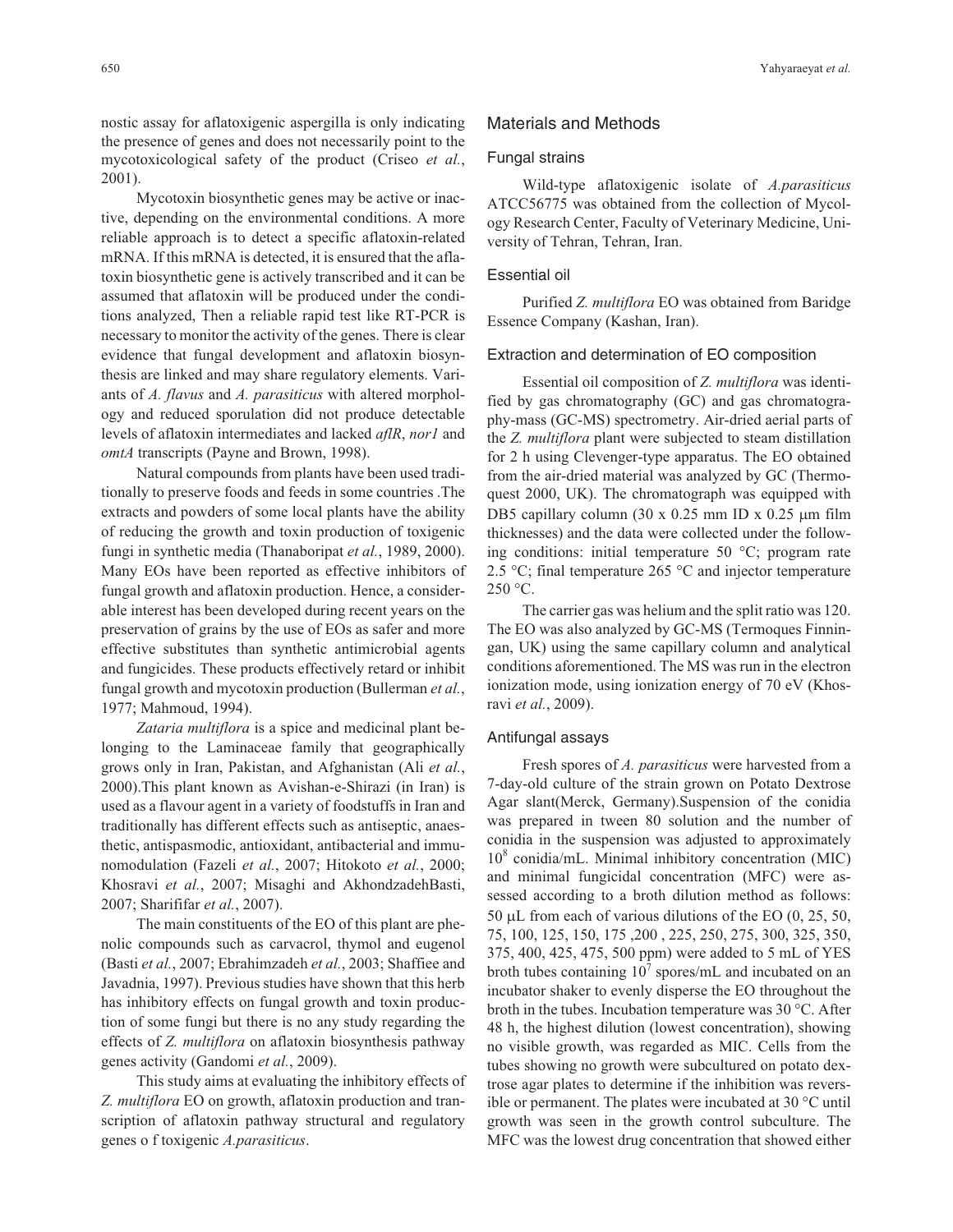no growth or fewer than three colonies (approximately 99 to 99.5% killing activity) (RazzaghiAbyaneh *et al.*, 2008).

## Culture and growth conditions

YES broth medium was used as the basal medium for aflatoxin production. In stationary cultures, 0.5 mL of the spore suspension ( $10^8$  conidia/mL) was added to 50 mL YES medium (2% Yeast extract - 15% Sucrose) in a 250 mL Erlenmeyer flask. *Z. multiflora* EO was diluted to 1% in methanol and then appropriate amounts of the essence (1%) were added to the culture medium to reach concentrations of: 0, 100 and 200 ppm. The cultures were incubated in the dark at 25 °C under stationary conditions. The strains were grown for 5 days and 9 days under conditions of continuous shaking (180 rpm). Triplicate cultures were assayed on day 5 and 9 for aflatoxin production by HPLC analysis, mycelial dry weight determination and total RNA isolation concurrently.

#### Aflatoxin quantification

The effect of *Z. multiflora* EO on the production of aflatoxins by *A. parasiticus* was evaluated in 5-day-old and 9-day-old cultures by the HPLC method (AOAC 2000). Direct extraction of YES-culture filtrates with methanol and subsequent analysis by HPLC allowed the detection and identification of aflatoxins AFB1, AFB2, AFG1, AFG2 and AFTotal. To evaluate the aflatoxin formation, *Z. multiflora* EO at concentrations lowers than MIC (0%, 50% and 100% of MIC equal to 0, 100 and 200 ppm) was used. Inoculation and incubation conditions were carried out as described above. Following the incubation period, the cultures were autoclaved and the biomasses were collected through filtration and were dried.

Determination of aflatoxins (AFB1, AFB2, AFG1, and AFG2) was performed by RP-HPLC (Waters, USA) according to AOAC (2000). Aflatoxin standards were purchased from Sigma (St. Louis, MO, USA).The limit of detection of the HPLC method was 0.5 ng /mL for all aflatoxins and the recovery rates were found to be 78.5%, 82.7%, 83%, and 80.9% for AFB1, AFB2, AFG1, and AFG2, respectively. The inhibition percentage of aflatoxin production was calculated by the following equation:

Inhibition of aflatoxin production 
$$
\% = \frac{Ac - As}{Ac} \times 100
$$

where Ac is the amount of aflatoxin in the control sample, As is the amount of aflatoxin in treated sample.

## DNA and RNA manipulations

Fungal DNA was prepared as described before (Möller *et al.*, 1992). RNA samples were purified using a commercial kit (Qiagen, RNA easy® plant Mini kit, USA). For PCR amplification of target fragments, the forward and reverse primers were designed based on the published sequences of three structural genes (nor-1, ver-1, omt-A) and one regulatory gene (aflR) of aflatoxin biosynthesis pathway (Table 1). For RT-PCR reactions, cDNA was synthesized using RevertAidTM (Fermentas, USA). In all cDNA synthesis reactions,  $1 \mu$ g of total RNA (adjusted with Nanodrop 1000) was used. PCR amplification of cDNAs was performed in a two-step cycle program as follows: 10 cycles of 95 °C for 1 min, 62 °C for 30 s and 72 °C for 45 s followed by 25 cycles as before except a 5 s increase in each cycle for the extension step at 72 °C. ß-tubulin (Sweeny *et al.*, 2000) fragment was amplified as the control during RT-PCR programs.

# **Results**

## Chemical composition of Z. multiflora EO

The chemical components of *Z. multiflora* EO (as determined by GC and GC-MS) have been given in Table 2. As it is shown, the main components of the EO were carvacrol (61.29%) and thymol (25.18%).

# MIC, MFC, Mycelial dry weight assay and toxin analysis

The MIC and MFC assays were employed to assess the fungistatic and fungicidal properties of the EO and were determined 48 h after culturing. The fungistatic and fungi-

**Table 1** - Primers used in this study, target gene, sequence, and expected PCR/RT-PCR product size.

| RT-PCR product<br>size $(bp)$ | PCR product<br>size(bp) | Primer sequence                                                    | Annealing temperature | Gene              | Primer code          |
|-------------------------------|-------------------------|--------------------------------------------------------------------|-----------------------|-------------------|----------------------|
| 485                           | 537                     | 5'-GCCGCAGGCCGCGGAGAAAGTGGT-3'<br>5'-GGGGATATACTCCCGCGACACAGCC-3'  | $71.3 \text{ °C}$     | ver-1             | ver-1<br>$ver-2$     |
| 741                           | 794                     | 5'-GTGGACGGACCTAGTCCGACATCAC-3'<br>5'-GTCGGCGCCACGCACTGGGTTGGGG-3' | 67.9 °C               | $omt-A$           | omt-1<br>omt-2       |
| 1032                          | 1032                    | 5'-TATCTCCCCCCGGGCATCTCCCGG-3'<br>5'-CCGTCAGACAGCCACTGGACACGG-3'   | $71.3 \text{ °C}$     | aflR              | $affR-1$<br>$arIR-2$ |
| 985                           | 1300                    | 5'-GGTAACCAAATAGGTGCCGCT-3'<br>5'-TAGGTCTGGTTCTTGCTCTGGATG-3'      | 62 °C                 | <b>B</b> -tubulin | $t$ ub $F$<br>tubR   |
| 228                           | 281                     | 5'-CTACGCCATGCCGGGATAGA-3'<br>5'-GGCATCAGTTTCCGAGTCGC-3'           | 61.4 °C               | $nor-1$           | norexonF<br>norexonR |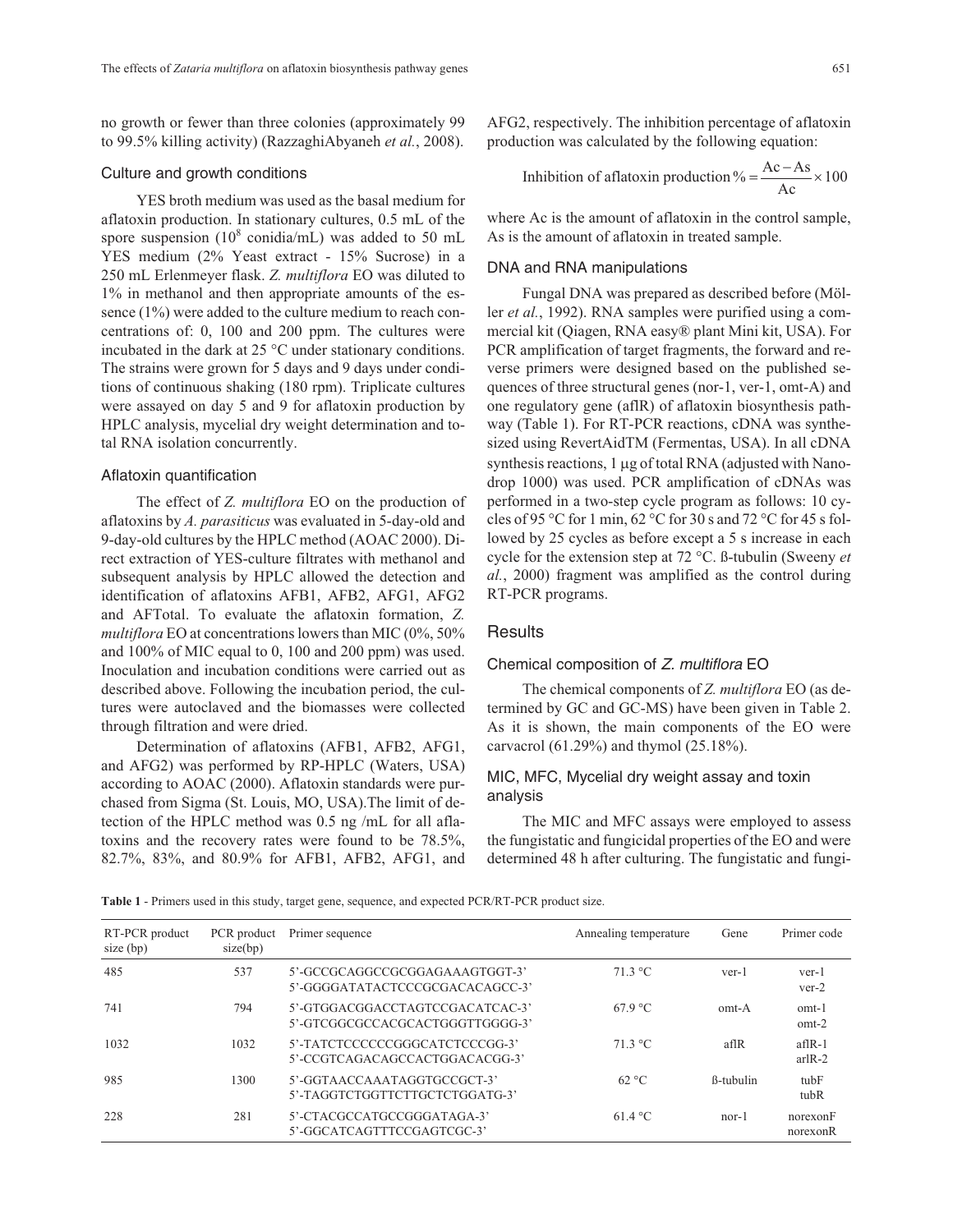| Component              | Component(%) |
|------------------------|--------------|
| Carvacrol              | 61.29        |
| Thymol                 | 25.18        |
| Linalool               | 1.96         |
| $\rho$ -Cymene         | 1.90         |
| β-Caryophyllene        | 1.82         |
| $\alpha$ -Pinene       | 0.34         |
| $\alpha$ -Thujene      | 0.10         |
| Myrcene                | 0.27         |
| $\alpha$ -Terpinene    | 0.76         |
| Thymul methyl ether    | 0.95         |
| Carvacrol methyl ether | 0.95         |
| Camphene               | 0.01         |
| 1-Octen-3-ol           | 0.02         |
| 3-Octanone             | 0.05         |
| $\beta$ -Penene        | 0.09         |
| $\alpha$ -Phellandrene | 0.02         |
| Limonene               | 0.21         |
| Linalool oxide trans   | 0.07         |
| Linalool oxide cis     | 0.06         |
| 4-Terpineol            | 0.30         |
| $\alpha$ -Terpineol    | 0.54         |
| Bornyl acetate         | 0.01         |
| Carvacerol acetate     | 0.02         |
| β-Phellandrene         | 1.82         |
| Aromadendrene          | 0.23         |
| Alloaromadendrene      | 0.11         |
| $\alpha$ -Humulene     | 0.02         |
| Valencene              | 0.14         |
| Spathulenol            | 0.37         |
| Widdrol                | 0.64         |
| Total                  | 99.09        |

**Table 2** - EO composition of *Z. multiflora* identified by gas chromatography and gas chromatography-mass spectrometry.

cidal effects were revealed at 200 and 400 ppm of EO, respectively. Table 3 represents the results of biomass measurements and aflatoxin quantification for *A. parasiticus* grown in YES broth medium containing different concentrations of *Z. multiflora* EO.

*Z. multiflora* EO significantly reduced the fungal growth and mycelial dry weight on day 5 in the cultures containing 100 ppm of *Z. multiflora* EO (62.91%), whereas this reduction was only 6.52% on day 9. The amounts of aflatoxins AFB1, AFB2, AFG1, AFG2 and AFTotal were reduced on day 5 and increased on day 9 in the flasks containing 100 ppm of *Z. multiflora* EO.

In the flasks containing 200 ppm of the essence, the amounts of biomass and aflatoxin production were trace and not significant.

# RT-PCR

In the present study, RT-PCR confirmed the expression of aflatoxin pathway genes in the presence or absence of *Z. multiflora* EO (Figure 1). However, the level of aflatoxin production was found to be correlated with toxin related genes' transcription only on day 5 when compared with tubulin level.

# **Discussion**

Essential oils and their phenolic compounds have been used as natural inhibitors of fungal growth and mycotoxin production during recent decades. Many of the spices and herbal essential oils which have been tested have an antagonistic effect against aflatoxigenic Aspergillus strains. The thymus essences, which mainly consist of thymol, have previously been shown to inhibit both the growth and aflatoxin production in *A. flavus* and *A. parasiticus* (Rasooli and RazzaghiAbyaneh, 2003; Soliman and Badeaa, 2002).

Although the main component of *Z. multiflora* EO is carvacrol, the inhibitory effect of this EO on aflatoxin production was obvious. The EOs of Labiateae family members have inhibitory effects on the aflatoxigenic fungi and

**Table 3** - Effects of *Z. multiflora* EO on mycelial growth and aflatoxin formation by *A. ParasiticusATCC* 56775 in YES broth Medium.

| Z. multiflora EO concentration | Day | Mycelial dry  | Aflatoxin concentration (ppb) |                |          |                |          |
|--------------------------------|-----|---------------|-------------------------------|----------------|----------|----------------|----------|
| (ppm)                          |     | weight $(g)$  | B <sub>1</sub>                | B <sub>2</sub> | G1       | G <sub>2</sub> | Total    |
| $\theta$                       | 5th | 0.6908(0)     | 4181.87                       | 323.4          | 8852.5   | 360.2          | 13717.88 |
|                                | 9th | 1.0155(0)     | 10442.72                      | 560.45         | 10814.55 | 457.58         | 22283.3  |
| 100                            | 5th | 0.2562(62.91) | 2211.09                       | 56.09          | 1136.4   | 29.64          | 3433.22  |
|                                | 9th | 0.9492(6.52)  | 20818.87                      | 1150.29        | 45268.11 | 1586.74        | 68824.02 |
| 200                            | 5th | 0.0410(94.06) | 2.5                           | $ND**$         | 0.59     | ND             | 3.09     |
|                                | 9th | 0.1515(94.06) | 5.11                          | ND             | 2.14     | ND             | 7.25     |

\*Values in parentheses indicate percentage of inhibition against control sample.

\*\*ND: Non-detectable.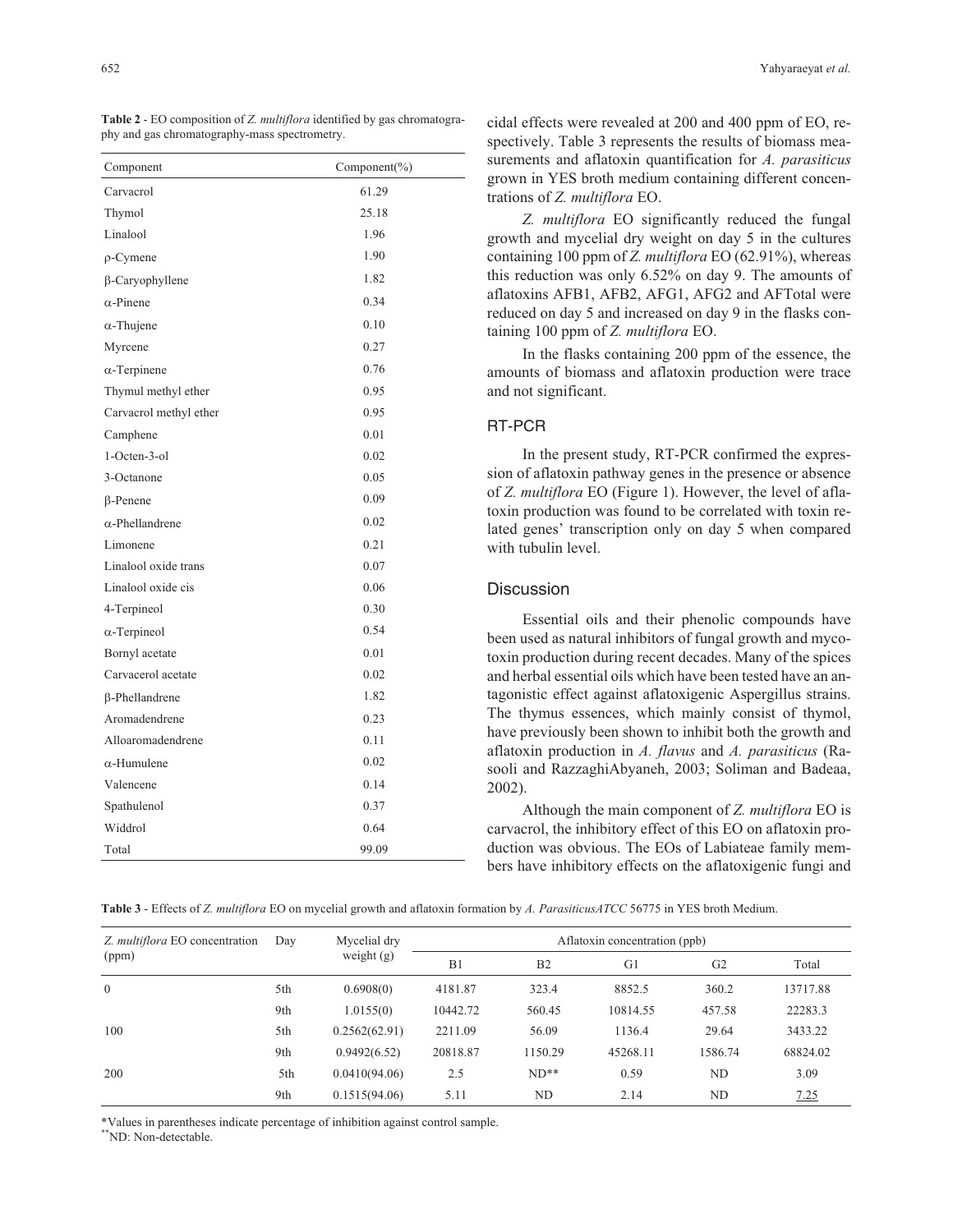1000br  $750<sub>bp</sub>$ 500bp  $250<sub>bn</sub>$ 

**Figure 1** - Agarose gel analysis of RT-PCR products from *A. parasiticus* ATCC 56775 on day5 *Z.multiflora* EO (100 ppm). Lane M, DNA molecular size marker, Lanes 1, 2, primer norexonF, norexonR and tubF, tubR (non treated with EO and treated with 100 ppm EO respectively), lanes 3, 4, primer ver-1, ver-2 and tubF, tubR (non treated with EO and treated with 100 ppm EO respectively), Lanes 5, 6, primer omt-1, omt-2 and tubF, tubR (non treated with EO and treated with 100 ppm EO respectively), lanes 7, 8 primer aflR-1, aflR-2 and tubf,tubR, Lane 9, genomic DNA PCR product primers nor-exonF, nor-exonR, ver-1,v er-2, omt-1, omt-2 and tubF, tubR.

the level of inhibition is well-correlated with the essence concentration used (Soliman and Badeaa, 2002).

In the present study, as it was shown in Table 3, *Z. multiflora* EO significantly reduced the fungal growth and mycelial dry weight on day 5 in the cultures containing 100 ppm of *Z. multiflora* EO (62.91%), whereas this reduction was only 6.52% on day 9. The amounts of aflatoxins AFB1, AFB2, AFG1, AFG2 and AFTotal were reduced on day 5 and increased on day 9 in the flasks containing 100 ppm of *Z. multiflora* EO.

In the flasks containing 200 ppm of the essence, the amounts of biomass and then aflatoxin production were trace and not significant.

In the other study Oregano essential oil, thymol or carvacrol at concentrations of 0.025% and 0.05% completely inhibited the growth of Foodborne fungi (Akgul and Kivanc, 1988). Hitokoto *et al.* (1980) showed that Eugenol extracted from cloves and thymol from thyme caused complete inhibition of the growth of both *Aspergillus flavus* and *Aspergillus versicolor* at 0.4 mg/mL or less. It was shown by several investigators that chemical compounds of the essences may cause reduction or stimulation in the toxin production and the antitoxigenic effects of the essences are not necessarily related to their antifungal activity. Values for growth inhibition were calculated as 0.79 and 0.86 mM for carvacrol and thymol, while for AFB1 and AFG1, it was reported as 0.50 and 0.06 mM for carvacrol and 0.69 and 0.55 mM for thymol (RazzaghiAbyaneh *et al.*, 2008). It was shown by wright *et al.* (2000) that aflatoxin production by the fungus was reduced by *n*-decyl aldehyde and hexanal, but was stimulated by octanal. Their results indicated that all three volatile compounds reduced radial growth but only *n*-decyl aldehyde significantly inhibits aflatoxin biosynthesis in *A. parasiticus*.

Difference in antifungal and aflatoxin inhibition efficacy of *Thymus* and *Zataria* essential oils in different studies may be attributable to the oil compositions. Two major components of thyme and *Zataria* are thymol and carvacrol. *Thyme* contains higher thymol than *Zataria* and *Zataria* contains more carvacrol. The other factors are also important for causing these differences such as differences in Culture media used, culture conditions, temperature, pH and durations of culture.

According to the results of the present study, it seems that the inhibitory effect of the essence has been decreased on day 9 which can be as a result of the volatility of the essence or the increased production of toxin by the fungus in undesirable conditions.

The RT-PCR approach outlined here is a rapid, sensitive and highly specific technique for the detection of *nor-1*, *ver-1* and *omt-A* expression in *A. parasiticus*. Based on aflatoxin biosynthesis pathway genes of *A. parasiticus* , different RT-PCR systems have been described which are applicable for another aflatoxigenic strain, *A. flavu*s (Payne and Brown, 1998). In addition to *nor-1*, *ver-1* and *omt-A*, other genes like *aflD, aflO*, and *aflP* have been used for the detection of aflatoxin producing strains (Chang *et al.*, 1992; Scherm *et al.*, 2005). There are limited studies on the using of essences associated with molecular assays and usually mycological and toxicological assays have been conducted in this regard.

According to the results obtained in the present study, it seems that the inhibitory effect of *Z. multiflora* EO may be at transcriptional level and more study is needed to prove this claim. According to the results it seems that EO is able to present antifungal and antitoxigenic activity in the specific time, dosage and conditions of using.

## Acknowledgments

The authors would like to thank the Faculty of Veterinary Medicine, University of Tehran for the financial support of this research.

## **References**

- Ali MS, Saleem M, Ali Z, Ahmad VU (2000) Chemistry of *Zataria multiflora* (Lamiaceae). Phytochemistry 55:933- 936.
- AOAC (2000) Natural toxins. In: Trucksess MW (ed) Official Methods of AOAC International, vol. 2. AOAC, Gaithersburg, pp 34-37.

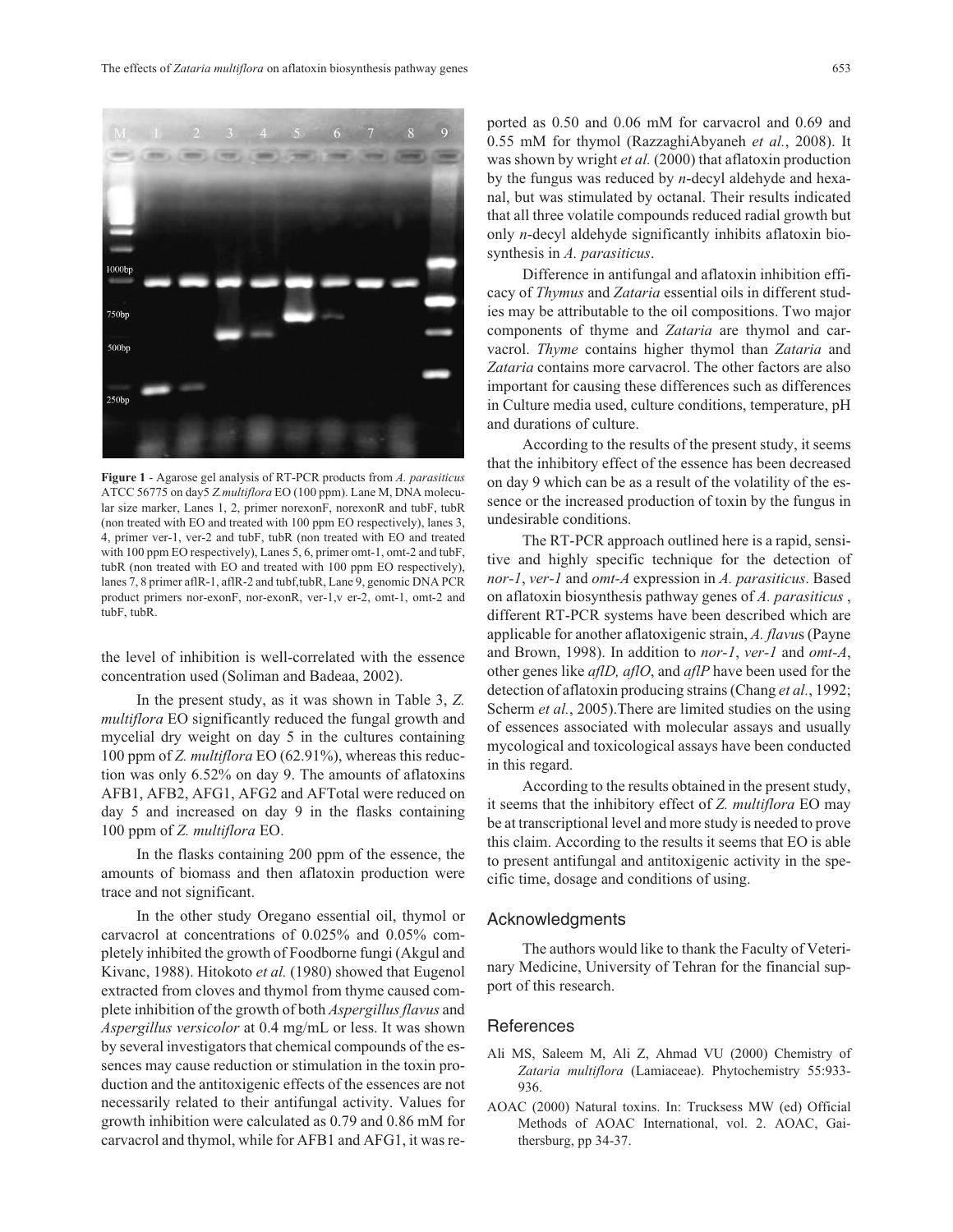- Akgul A, Kivanc M (1988) Inhibitory effects of selected Turkish spices and oregano components on some foodborne fungi. Int J Food Microbiol 6:263-268.
- Basti AA, Misaghi A, Khaschabi D (2007) Growth response and modelling of the effects of *Zataria multiflora* Boiss essential oil, pH and temperature on *Salmonella typhimurium* and *Staphylococcus aureus*. LWT 40:973-981.
- Brown MP, Brown-Jenco CS, Payne GA (1999) Genetic and molecular analysis of aflatoxin biosynthesis. Fungal Genet Biol 26:81-98.
- Bullerman LB, Lieu FY, Seier SA (1977) Inhibition of growth and aflatoxin production by cinnamon and clove oils, cinnamic aldehyde and eugenol. J Food Sci 42:1107-1108, 1116.
- Chang PK, Skory CD, Linz JE (1992) Cloning of a gene associated with aflatoxin B1 biosynthesis in Aspergillus parasiticus.Current Genetics 21:231-233.
- Chang PK, Yu J, Bhatnagar D, Cleveland TE (1999) Repressor-AFLR interaction modulates aflatoxin biosynthesis in Aspergillus parasiticus. Mycopathologia 147:105-112.
- Chang PK (2003) The Aspergillus parasiticus protein AFLJ interacts with the aflatoxin pathway-specific regulator AFLR. Mol Gen Genom 268:711-719.
- Criseo G, Bagnara A, Bisignano G (2001) Differentiation of aflatoxin-producing and non-producing strains of Aspergillus flavus group. Lett Appl Microbiol 33:291-295.
- Ebrahimzadeh H, Yamini Y, Sefidkon F, Chaloosi M, Pourmortazavi SM (2003) Chemical composition of the essential oil and supercritical CO2 extracts of *Zataria multiflora*. Boiss Food Chem 83:357-361.
- Ehrlich KC, Montalbano BG, Cotty PJ (2003) Sequence comparison of aflR from different Aspergillus species provides evidence for variability in regulation of aflatoxin production. Fungal Genet Biol 38:63-74.
- Farber P, Geisen R, Holzapfel WH (1997) Detection of aflatoxinogenic fungi in figs by a PCR reaction. Int J Food Microbiol 36:215-220.
- Fazeli MR, Amin G, Ahmadian Attari MM, Ashtiani H, Jamalifar H, Samadi N (2007) Antimicrobial activities of Iranian sumac and Avishan-e-Shirazi (*Zataria multiflora*) against some food-borne bacteria. Food Control 18:646-649.
- Gandomi H, Misaghi A, Akhondzadeh Basti A, Bokaei S, Khosravi A, Abbasifar A, Jebelli Javan A (2009) Effect of Zataria multiflora Boiss essential oil on growth and aflatoxin formation by Aspergillus flavus in culture media and cheese. Food Chem Toxicol 47:2397-2400.
- Geisen R (1996) A multiplex PCR reaction for the detection of aflatoxin and sterigmatocystin producing fungi. Syst Appl Microbiol 19:388-392.
- Hitokoto H, Morozumi S, Wauke T, Sakai S, Kurata H (1980) Inhibitory effects of spices on growth and toxin production of toxigenic fungi. Appl Environ Microbiol 39:818-822.
- Hossinzadeh H, Ramezani H, Salmani G (2000) Antinociceptive, anti-inflamatory and acute toxicity effects of Zataria multiflora Boiss extract in mice and rat. J Ethnopharmacol 73:379-385.
- Khosravi AR, Shokri H, Tootian Z, Alizadeh M, Yahyaraeyat R (2009) Comparative efficacies of Zataria multiflora essential oil and itraconazole against disseminated Candida albicans infection in BALB/c mice. Braz J Microbiol 40:439- 445.
- Khosravi AR, Franco M, Shokri H, Yahyaraeyat R (2007) Evaluation of the effects of Zataria multiflora, Geranium pelargonium, Myrth and Lemon essences on immune system function in experimental animals. J Vet Res 62:119-123.
- Konietzny U, Greiner R (2003) The application of PCR in the detection of mycotoxigenic fugi in foods. Braz J Microbiol 34:283-300.
- Mahmoud ALE (1994) Antifungal action antiaflatoxigenic properties of some essential oil constituents. Lett Appl Microbial 19:110-113.
- Misaghi A, Akhonzadeh Basti A (2007) Effect of Zataria multiflora Boiss essential oil and nisin on Bacillus cereus ATCC 11778. Food Control 18:1043-1049.
- Möller EM, Bahnweg G, Sandermann H, Geiger HH (1992) A simple and efficient protocol for isolation of high molecular weight DNA from filamentous fungi, fruit bodies, and infected plant tissues. Nucleic Acids Res 25:6115-6116.
- Payne GA, Brown MP (1998) Genetics and physiology of aflatoxin biosynthesis. Annu Rev Phytopathol 36:329-362.
- Rasooli I, Razzaghi Abyaneh M (2003) Inhibitory effects of Thyme oils on growth and aflatoxin production by Aspergillus parasiticus. Food Control 15:479-483.
- Razzaghi Abyaneh M, Shams Ghahfarokhi M, Yoshinari T, Rezaee MB, Jaimand K, Nagasawa H, Sakuda SH (2008) Inhibitory effects of Satureja hortensis L. essential oil on growth and aflatoxin production by Aspergillus parasiticus. Int J Food Microbiol 123:228-233.
- Scherm B, Palomba M, Serra D, Marcello A, Migheli Q (2005) Detection of transcripts of the aflatoxin genes aflD, af lO, and aflP by reverse transcription-polymerase chain reaction allows differentiat ion of aflatoxin-producing and nonproducing isolates of Aspergillus flavus and Aspergillus parasiticus. Int J Food Microbiol 98:201-210.
- Shaffiee A, Javidnia K (1997) Composition of essential oil of *Zataria multiflora*. Planta Med 63:371-372.
- Shapira R, Paster N, Eyal O, Menasherov M, Mett A, Salomon R (1996) Detection of flatoxinogenic molds in grains by PCR. Appl Environ Microbiol 62:3270-3273.
- Sharififar F, Moshafi MH, Mansouri SH, Khodashenas M, Khoshnoodi M (2007) In vitro evaluation of antibacterial and antioxidant activities of the essential oil and methanol extract of endemic *Zataria multiflora* Boiss. Food Control 18:800- 805.
- Soliman KM, Badeaa RI (2002) Effect of oil extracted from some medicinal plants on different mycotoxigenic fungi. Food Chem Toxicol 40:1669-1675.
- Sweeny MJ, Pamies P, Dopson ADW (2000) The use of reverse transcription - Polymerase chain reaction (RT-PCR) for monitoring aflatoxin production in *Aspergillus parasiticus* 439. Int J Food Microbiol 56:97-103.
- Thanaboripat D, Naranong N, Peerapakorn N (1989) Effect of some herbs on growth of aflatoxin producing fungus, Srinamarinwirot. J Sci 5:33-39.
- Thanaboripat D, Cheunoy W, Petcharat U, Ruangrattanamatee V, Karisintu K (2000) Control of aflatoxigenic fungi by Thai neem, GPO Journal 21:41-49.
- Woloshuk CP, Prieto R (1998) Genetic organization and function of the aflatoxin B1 biosynthetic genes. FEMS Microbiol Lett 160:169-176.
- Wright MS, Greene-McDowelle DM, Zeringue Jr HJ, Bhatnagar D, Cleveland TE (2000) Effects of volatile aldehydes from